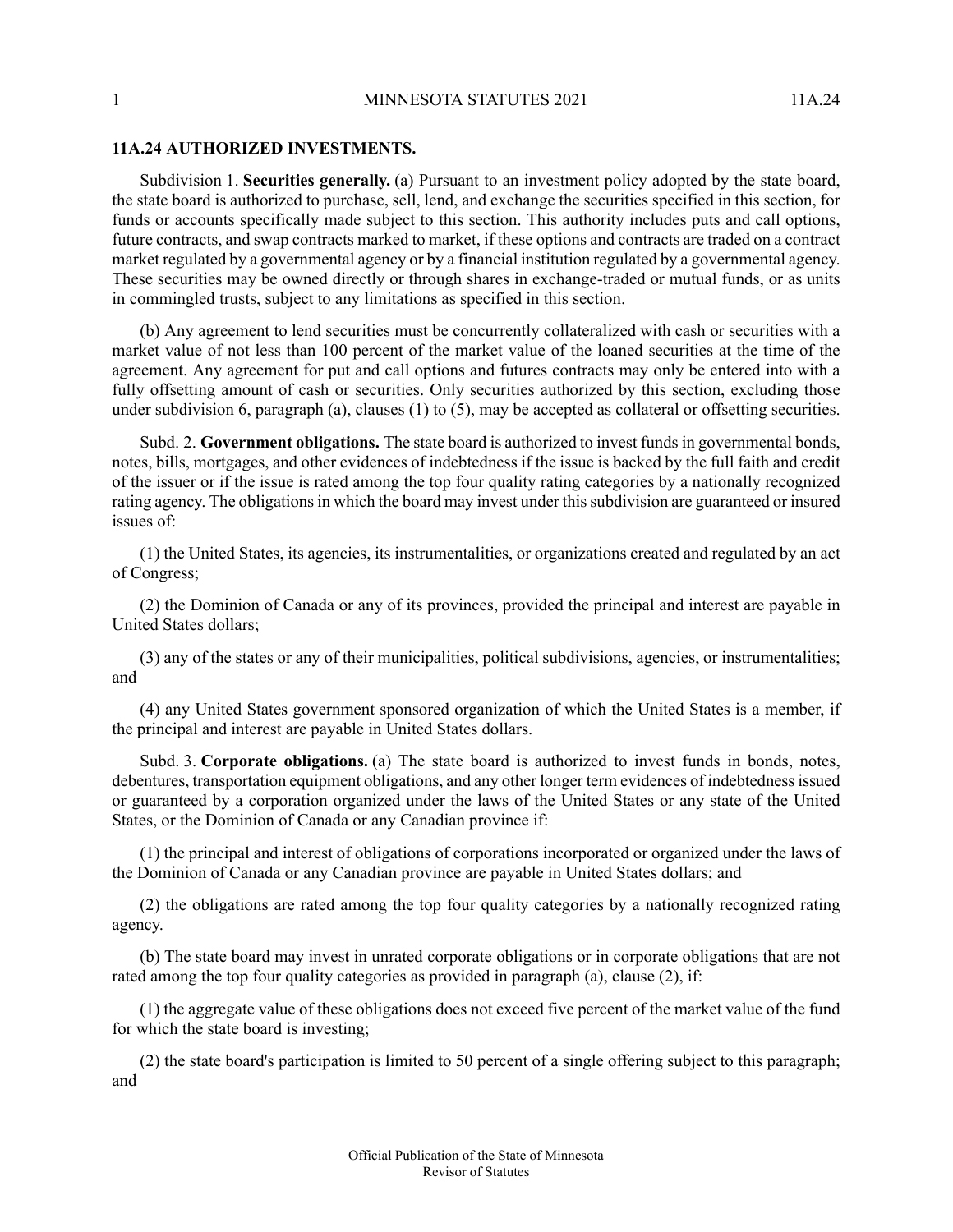(3) the state board's participation is limited to 25 percent of an issuer's obligations subject to this paragraph.

Subd. 4. **Other obligations.** (a) The state board is authorized to invest funds in:

(1) bankers acceptances and deposit notes if issued by a United States bank that is rated in the highest four quality categories by a nationally recognized rating agency;

(2) certificates of deposit if issued by a United States bank or savings institution that is rated in the top four quality categories by a nationally recognized rating agency or whose certificates of deposit are fully insured by federal agencies, or certificates of deposits issued by a credit union in an amount within the limit of the insurance coverage provided by the National Credit Union Administration;

(3) commercial paper if issued by a United States corporation or its Canadian subsidiary and if rated in the highest two quality categories by a nationally recognized rating agency;

(4) mortgage securities and asset-backed securitiesif rated in the top four quality categories by a nationally recognized rating agency;

(5) repurchase agreements and reverse repurchase agreements if collateralized with letters of credit or securities authorized in this section;

(6) guaranteed investment contracts if issued by an insurance company or a bank that is rated in the top four quality categories by a nationally recognized rating agency or alternative guaranteed investment contracts if the underlying assets comply with the requirements of this section;

(7) savings accounts if fully insured by a federal agency; and

(8) guaranty fund certificates, surplus notes, or debentures if issued by a domestic mutual insurance company.

(b) Sections 16A.58, 16C.03, subdivision 4, and 16C.05 do not apply to certificates of deposit and collateralization agreements executed by the state board under paragraph (a), clause (2).

(c) In addition to investments authorized by paragraph (a), clause (4), the state board is authorized to purchase from the Minnesota Housing Finance Agency all or any part of a pool of residential mortgages, not in default, that has previously been financed by the issuance of bonds or notes of the agency. The state board may also enter into a commitment with the agency, at the time of any issue of bonds or notes, to purchase at a specified future date, not exceeding 12 years from the date of the issue, the amount of mortgage loans then outstanding and not in default that have been made or purchased from the proceeds of the bonds or notes. The state board may charge reasonable fees for any such commitment and may agree to purchase the mortgage loans at a price sufficient to produce a yield to the state board comparable, in its judgment, to the yield available on similar mortgage loans at the date of the bonds or notes. The state board may also enter into agreements with the agency for the investment of any portion of the funds of the agency. The agreement must cover the period of the investment, withdrawal privileges, and any guaranteed rate of return.

Subd. 5. **Corporate stocks.** The state board is authorized to invest funds in stocks or convertible issues of any corporation organized under the laws of the United States or any of itsstates, the Dominion of Canada or any of its provinces, or any corporation listed on an exchange that is regulated by an agency of the United States or of the Canadian national government.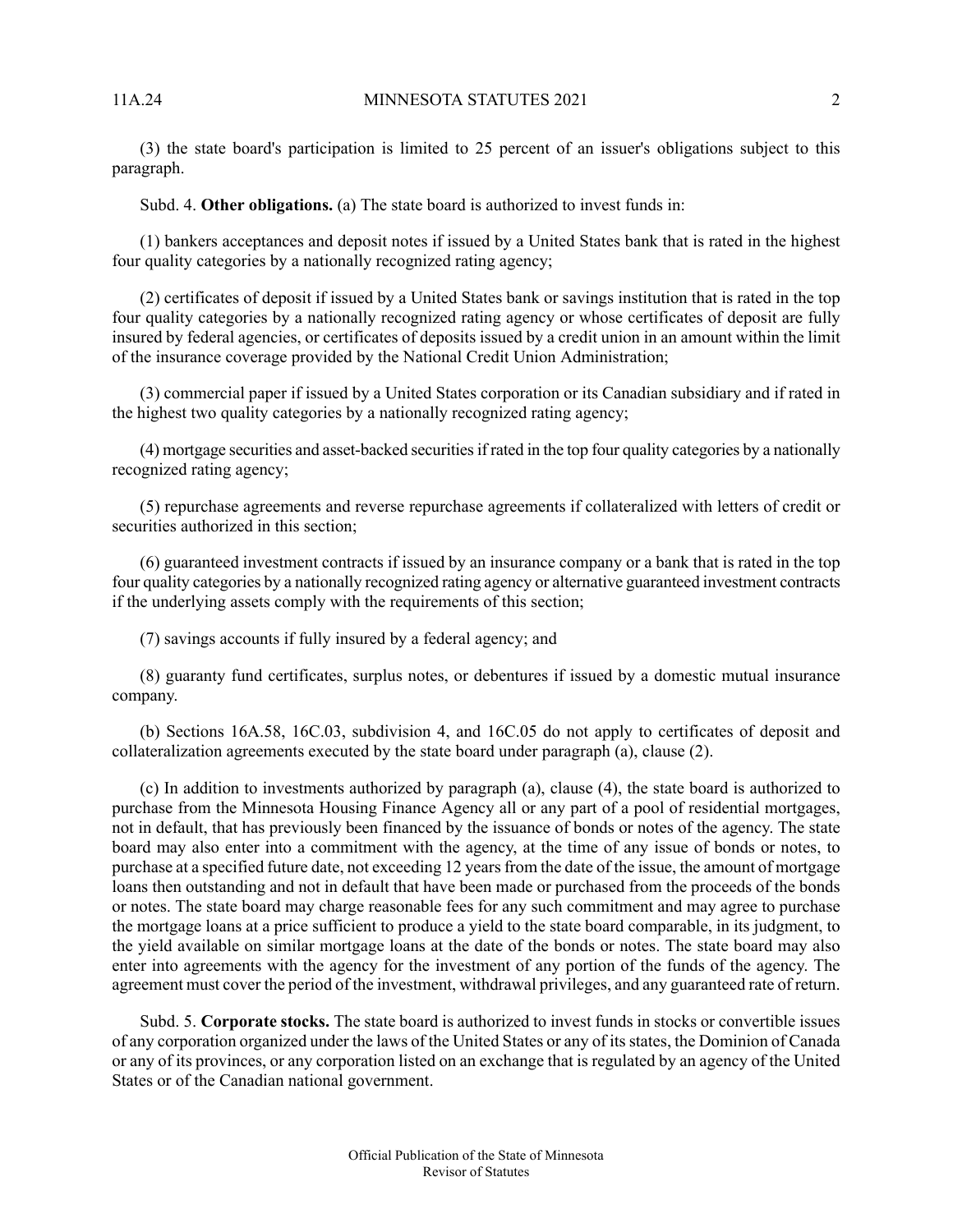An investment in any corporation must not exceed five percent of the total outstanding shares of that corporation, except that the state board may hold up to 20 percent of the shares of a real estate investment trust and up to 20 percent of the shares of a closed-end mutual fund.

Subd. 5a. **Asset mix limitations.** The aggregate value of investments under subdivision 5, plus the aggregate value of all investments under subdivision 6, must not exceed 85 percent of the market value of a fund.

Subd. 6. **Other investments.** (a) In addition to the investments authorized in subdivisions 1 to 5, and subject to the provisions in paragraph (b), the state board is authorized to invest funds in:

(1) equity and debt investment businesses through participation in limited partnerships, trusts, private placements, limited liability corporations, limited liability companies, limited liability partnerships, and corporations;

(2) real estate ownership interests or loans secured by mortgages or deeds of trust or shares of real estate investment trusts through investment in limited partnerships, bank-sponsored collective funds, trusts, mortgage participation agreements, and insurance company commingled accounts;

(3) resource investments through limited partnerships, trusts, private placements, limited liability corporations, limited liability companies, limited liability partnerships, and corporations;

- (4) investment vehicles that are co-investments or separate accounts;
- (5) liquid alternatives;
- (6) bank loans; and
- (7) international securities.
- (b) The investments authorized in paragraph (a) must conform to the following clauses:

(1) the aggregate value of all investments made under paragraph (a), clauses (1) to (4), may not exceed 35 percent of the market value of the fund for which the state board is investing;

(2) there must be at least four unrelated owners of the investment other than the state board for investments made under paragraph (a), clause  $(1)$ ,  $(2)$ , or  $(3)$ ;

(3) state board participation in an investment vehicle is limited to 20 percent thereof for investments made under paragraph (a), clause  $(1)$ ,  $(2)$ , or  $(3)$ ; and

(4) state board participation in an investment vehicle does not include a general partnership interest or other interest involving general liability. The state board may not participate in any investment vehicle in a manner which creates general liability.

(c) All financial, business, or proprietary data collected, created, received, or maintained by the state board in connection with investments authorized by paragraph (a), clauses (1) to (6), are nonpublic data under section 13.02, subdivision 9. As used in this paragraph, "financial, business, or proprietary data" means data, as determined by the responsible authority for the state board, that is of a financial, business, or proprietary nature, the release of which could cause competitive harm to the state board, the legal entity in which the state board has invested or has considered an investment, the managing entity of an investment, or a portfolio company in which the legal entity holds an interest. As used in this section, "business data" is data described in section 13.591, subdivision 1. Regardless of whether they could be considered financial,